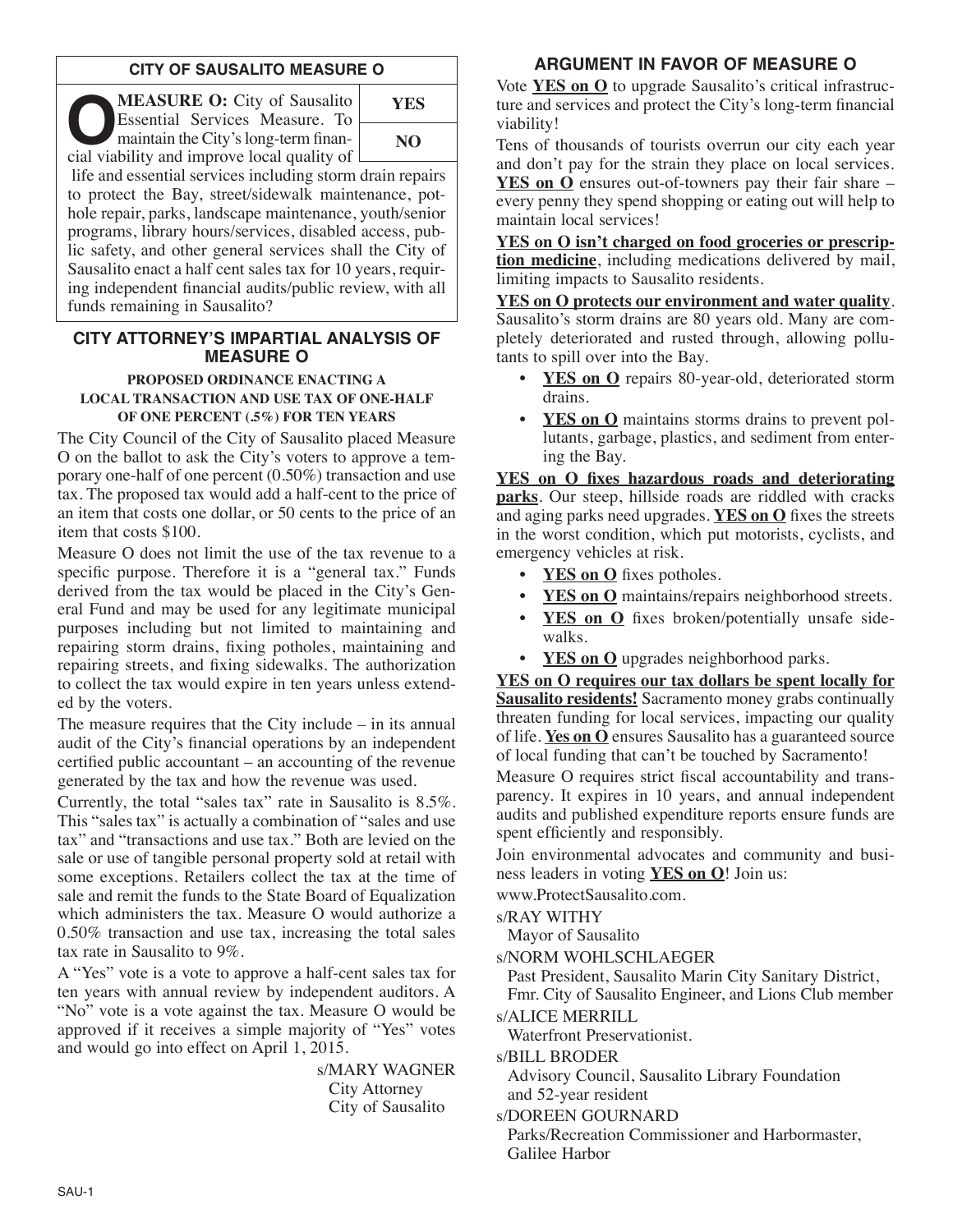# **REBUTTAL TO ARGUMENT IN FAVOR OF MEASURE O**

#### **Vote NO on O No New Taxes.**

Measure O is a **new tax** on Sausalito residents. While tourists will pay the tax on their purchases, so will residents. The tax does not shift the burden of tourist costs to tourists. For example, most of the rental bicycle companies collect sales taxes in San Francisco, not Sausalito. Sausalito residents will pay the **new tax** on all internet purchases, which are projected to grow steadily.

Measure O is deceptive. Supporters promise desirable improvements to Sausalito's infrastructure **BUT** these repairs are not guaranteed. Money raised by Measure O **taxes** could be applied to any purpose the City Council sees fit, including pensions.

Measure O **new taxes** are not required to be spent locally for Sausalito residents. Sacramento would be prevented from taking these **new taxes** but the City Council could spend it in ways that don't necessarily benefit resident taxpayers.

While independent audits would track expenditures for the **new tax**, residents would have to essentially go to court if the Measure O money is misspent.

The City claims the **new tax** is needed to fix problems **which have grown worse under their stewardship:**

- The EPA cited the city for the sewers and drains in 2007; and
- Repairs to streets, sidewalks and parks have been repeatedly deferred to "balance the City budgets"

Join responsible citizens and VOTE NO on Measure O New Taxes.

FORCE THE CITY COUNCIL TO SPEND WITHIN ITS MEANS.

### s/JOHN FLAVIN

Chair, A Better Sausalito Against Measure O, a primarily formed committee www.abettersausalito.com

# **ARGUMENT AGAINST MEASURE O**

Citizens for Sustainable Pension Plans recommends that you vote "NO" on Measure O. Our reasoning follows:

- Measure O requests taxpayer money to provide services that should be funded through the normal operating revenues of the City.
- The City has asked for funding to mask the systematic mismanagement of their operations.
- Money is fungible. A "YES" vote on Measure O is a vote to allow our elected officials to avoid setting priorities and allocating funds appropriately.
- The systematic mismanagement of operations is highlighted through excessive pensions and retiree medical plans.

Mismanaged pensions and other retirement plans are endemic in the public sector and the City is no exception. These plans suffer from major problems:

- The plans are extremely generous. The value of the plans dwarfs the value of corresponding plans provided in the private sector.
- In addition to their lavish plan costs, the plans are subject to extreme cost fluctuations and risk. The costs of plans are based upon very optimistic assumptions. Unless those assumptions are met (and they have not been this century), there is a funding shortfall (i.e., unfunded liability). This shortfall is recovered through increased contributions from the City (i.e., the taxpayer).
- These higher contributions come at a cost. Either the City reduces services or it requests more money. Measure O is an example of a request for more money from the taxpayer.

If taxpayers vote for Measure O, they are enabling the City to continue its mismanagement by maintaining its rich and financially volatile retirement plans. A better idea is that the City reform its plans to stabilize its budget and to eliminate the need for taxpayer requests such as Measure O. Vote against this measure!

### s/JODY MORALES

Founder and President,

Citizens for Sustainable Pension Plans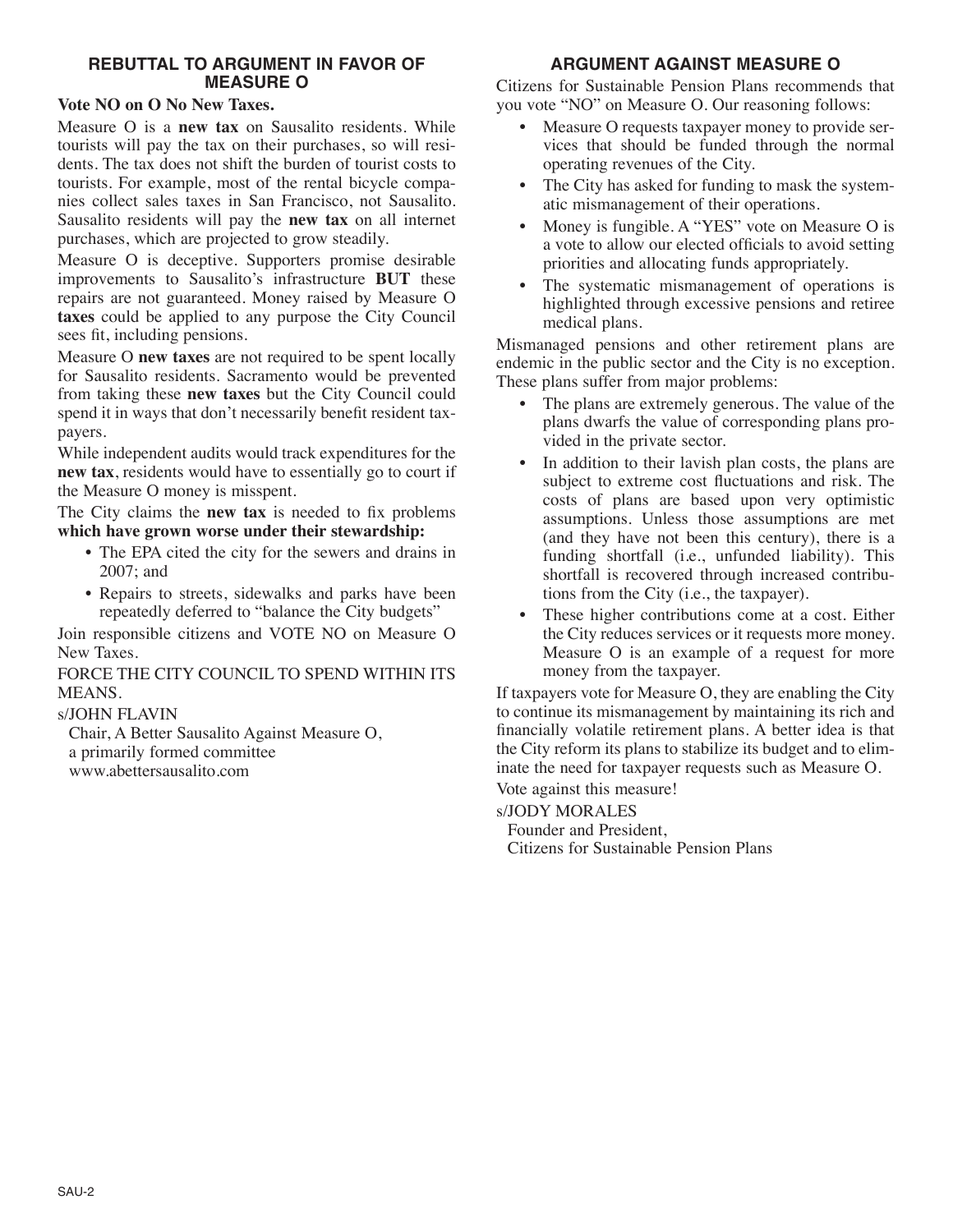### **REBUTTAL TO ARGUMENT AGAINST MEASURE O**

Don't be misled by out-of-town critics who seem to think Sausalito's pension reforms are a myth. The fact is, Sausalito is **THE LEADER for pension reform, accountability, and transparency** in Marin County.

Vote **YES on O** for a fiscally-responsible way to make long overdue repairs to storm drains, roads, parks; improve services; and protect the City's long-term financial viability!

FACT: **Sausalito's award-winning pension reforms lowered pension costs by \$1,000,000 annually.**

FACT: **Sausalito ELIMINATED millions in past/future pension liabilities.**

FACT: **Measure O requires strict fiscal accountability and transparency.** Sausalito's entire City budget is published online, detailing every line item. By law, Measure O undergoes independent audits and published expenditure reports, ensuring RESIDENT PRIORITIES are addressed. Measure O expires in 10 years and is not applied to food groceries or prescription medicine.

**YES on O ensures tourists pay their fair share for the strain they place on local services**, including police, road maintenance, parks and other services they use when visiting our city. **YES on O** guarantees that LOCAL SER-VICES BENEFIT – requiring funds to be spent locally for Sausalito residents.

With storm drains completely deteriorated, pollutants have spilled over into the Bay for years! Hilly roads are hazardous to drive on. **YES on O** protects water quality, fixes roads/sidewalks in the worst condition, and improves parks.

Sausalito prides itself on accountability, and so does **YES on O**! That's why Sausalito business leaders, environmental and waterfront advocates, and local taxpayers are voting **YES on O**.

### s/HERB WEINER

Sausalito Council Member, 37-year Sausalito Resident s/CAROL PELTZ

Fmr. Sausalito Mayor, Past President of Sausalito Environmental Action (SEA), Fmr. Chair, Citizen Advisory Review Board on Police Matters, and 51-year Sausalito Resident

### s/JEFF SCHAROSCH,

Sausalito Spinnaker General Manager, Local Business Leader

### s/ANN ARNOTT

Board of Directors, Sausalito Marin City Sanitary District, 45-year Sausalito Resident

### s/STEVEN MOORE

PE, Director Friends of Willow Creek (of Sausalito)

#### **FULL TEXT OF MEASURE O RESOLUTION NO. 5470 A RESOLUTION OF THE CITY COUNCIL OF THE CITY OF SAUSALITO CALLING AND GIV-ING NOTICE OF THE HOLDING OF AN ELEC-TION TO BE HELD ON NOVEMBER 4, 2014 AND REQUESTING THE BOARD OF SUPERVISORS OF THE COUNTY OF MARIN CONSOLIDATE SAID ELECTION; AND AUTHORIZE THE CITY CLERK OR DULY AUTHORIZED OFFICERS AND AGENTS TO CARRY OUT ALL NECESSARY PRO-CEDURES FOR SAID ELECTION SUBMITTING**

**TO THE VOTERS A ONE-HALF CENT (½¢) TRANSACTIONS AND USE (SALES) TAX MEA-SURE FOR GENERAL PURPOSES TO THE QUAL-IFIED VOTERS OF THE CITY AND SETTING THE BALLOT LANGUAGE**

**WHEREAS,** Article XIIIC, Section 2 of the California Constitution authorizes a city to impose a general tax if approved by a majority vote of the qualified electors; and

**WHEREAS,** Part 1.6 (commencing with Section 7251) of Division 2 of the California Revenue and Taxation Code, and Section 7285.9 of the California Revenue and Taxation Code, authorizes a city to adopt a transactions and use (sales) tax ordinance, which shall be operative if a majority of the electors voting on the measure vote to approve the imposition of the tax at an election called for that purpose; and

**WHEREAS,** with tens of thousands of tourists coming to Sausalito each year to shop, this measure ensures that out-of-towners pay their fair share for the strain they place on local services including road and sidewalk maintenance, parks, police and other services they use when they visit our city; and

**WHEREAS,** this measure will not be applied to food purchased as groceries or prescription medication, including prescription medications delivered through the mail, limiting its impact on Sausalito residents; and

**WHEREAS,** no reliable sources of revenue exist to address Sausalito's critical infrastructure and service needs and maintain the City's long-term financial viability; and

**WHEREAS,** Sausalito's storm drains are 80 years old and many are completely deteriorated and rusted through, which allows pollutants, garbage and plastics to spill over into the Bay, and the City needs additional funds to make vital storm drain upgrades to protect water quality and avoid expensive fines and harming the environment; and

**WHEREAS,** many of Sausalito's neighborhood streets and roads are not only deteriorating and riddled with cracks, but are also on steep hillsides, and while the city has made major improvements to a number of streets, we need additional funds to address the concrete streets that are in the worst condition and cost up to five times as much to fix so that we eliminate these hazardous road conditions; and

**WHEREAS,** Sacramento money grabs continually threaten funding for local services, impacting our quality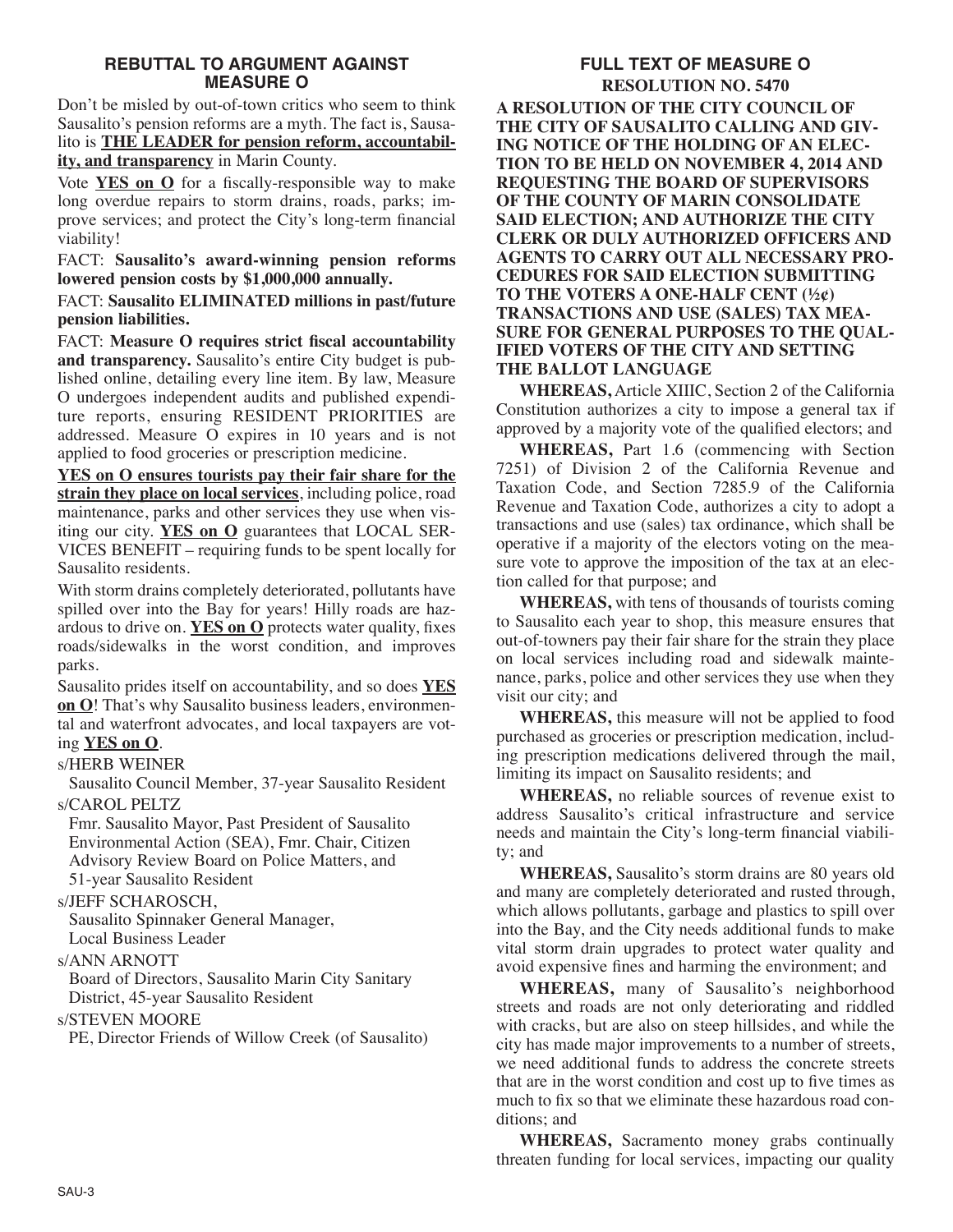of life, and this measure ensures that our City has a guaranteed source of local funding that cannot be taken by Sacramento and requires that our tax dollars are spent locally for Sausalito residents; and

**WHEREAS,** funds from this measure are subject to strict fiscal accountability and transparency provisions, including annual independent audits and publishing of expenditure reports to ensure funds are spent efficiently and effectively; and

**WHEREAS,** the City Council of the City of Sausalito desires to submit the ordinance attached hereto as Exhibit A containing a ballot measure to adopt a one-half cent  $(\frac{1}{2}\phi)$  transactions and use (sales) tax to be used exclusively for general purposes to the qualified voters of the City of Sausalito at the election to be held in the City on November 4, 2014; and

**WHEREAS,** it is desirable that the election be consolidated with the statewide election to be held on the same date and that within the City, the precincts, polling places, and election officers of the two elections to be the same; and

**WHEREAS,** it is desirable that the County Election Department of County of Marin canvass the returns and that the election be handled in all respects as if there were only one election.

**NOW, THEREFORE,** the City Council of the City of Sausalito does hereby resolve as follows:

**Section 1.** That the foregoing recitals are true and correct and are hereby incorporated by reference.

**Section 2.** That pursuant to California Constitution Article XIIIC, Section 2; Government Code section 53724; and Elections Code section 9222, the City Council of the City of Sausalito hereby calls and orders an election at which it shall submit to the qualified voters of the City a ballot measure which if approved would adopt a temporary general transactions and use tax, as authorized by Revenue and Taxation Code section 7285.9.

**Section 3.** That pursuant to the requirements of Section 10403 of the California Elections Code, the Board of Supervisors of the County of Marin is hereby requested to consent and agree to the consolidation of said election.

**Section 4.** That the City Council, pursuant to its rights and authority, does order submitted to the voters at the November 4, 2014 election the following question:

# **CITY OF SAUSALITO MEASURE O**

**OMEASURE O:** City of Sausalito<br>
Essential Services Measure. To<br>
maintain the City's long-term finan-<br>
cial viability and improve local quality of Essential Services Measure. To cial viability and improve local quality of

**YES NO**

life and essential services including storm drain repairs to protect the Bay, street/sidewalk maintenance, pothole repair, parks, landscape maintenance, youth/senior programs, library hours/services, disabled access, public safety, and other general services shall the City of Sausalito enact a half cent sales tax for 10 years, requiring independent financial audits/public review, with all funds remaining in Sausalito?

**Section 5.** This question requires the approval of a majority of those casting votes. The text of the proposed ordinance to be submitted to the voters is attached hereto as Exhibit A. The City Council hereby approves the ordinance, the form thereof, and its submission to the voters of the City.

**Section 6.** Pursuant to California Elections Code section 9280, the City Clerk shall transmit a copy of the measure to the City Attorney who shall prepare an impartial analysis of the measure in accordance with said Section 9280.

**Section 7.** Arguments for and against said measure may be filed in accordance with applicable provisions of the law. Pursuant to Section 9285 of the California Elections Code, (the provisions of which are hereby adopted), when the City Clerk has selected the arguments for and against the measure which will be printed and distributed to the voters, the City Clerk shall send copies of the argument in favor of the measure to the authors of the argument against, and copies of the argument against to the authors of the argument in favor. The rebuttal arguments shall be filed with the City Clerk not more than ten (10) days after the final date for filing direct arguments. Rebuttal arguments shall be printed in the same manner as the direct arguments. Each rebuttal argument shall immediately follow the direct argument, which it seeks to rebut. The text of the measure shall be printed on the ballot in the voter information portion of the sample ballot.

**Section 8.** That the County Election Department is authorized to canvass the returns of said election. The election shall be held in all respects as if there were only one election, and only one form of ballot shall be used.

**Section 9.** That the Marin County Board of Supervisors is requested to issue instructions to the County Election Department to take any and all steps necessary for the holding of the consolidated election.

**Section 10.** That the City Clerk shall certify to the passage and adoption of this Resolution and enter it into the book of original resolutions.

**Section 11.** That the polls for the election shall be open at 7:00 a.m. of the election and shall remain open continuously from that time until 8:00 p.m. of the same day, when the polls shall be closed, except as provided Elections Code section 14401.

**Section 12.** That in all particulars not recited in this resolution, the election shall be held and conducted as provided by law for holding municipal elections.

**Section 13.** That notice of the time and place of holding the election is hereby given and the City Clerk is authorized, instructed, and directed to give further or additional notice of the election, in time, form, and manner as required by law.

**Section 14.** That the City Clerk is hereby directed to file a certified copy of this resolution with the Marin County Board of Supervisors and the Election Department of the County of Marin.

**Section 15.** The approval of this resolution is exempt from the California Environmental Quality Act ("CEQA")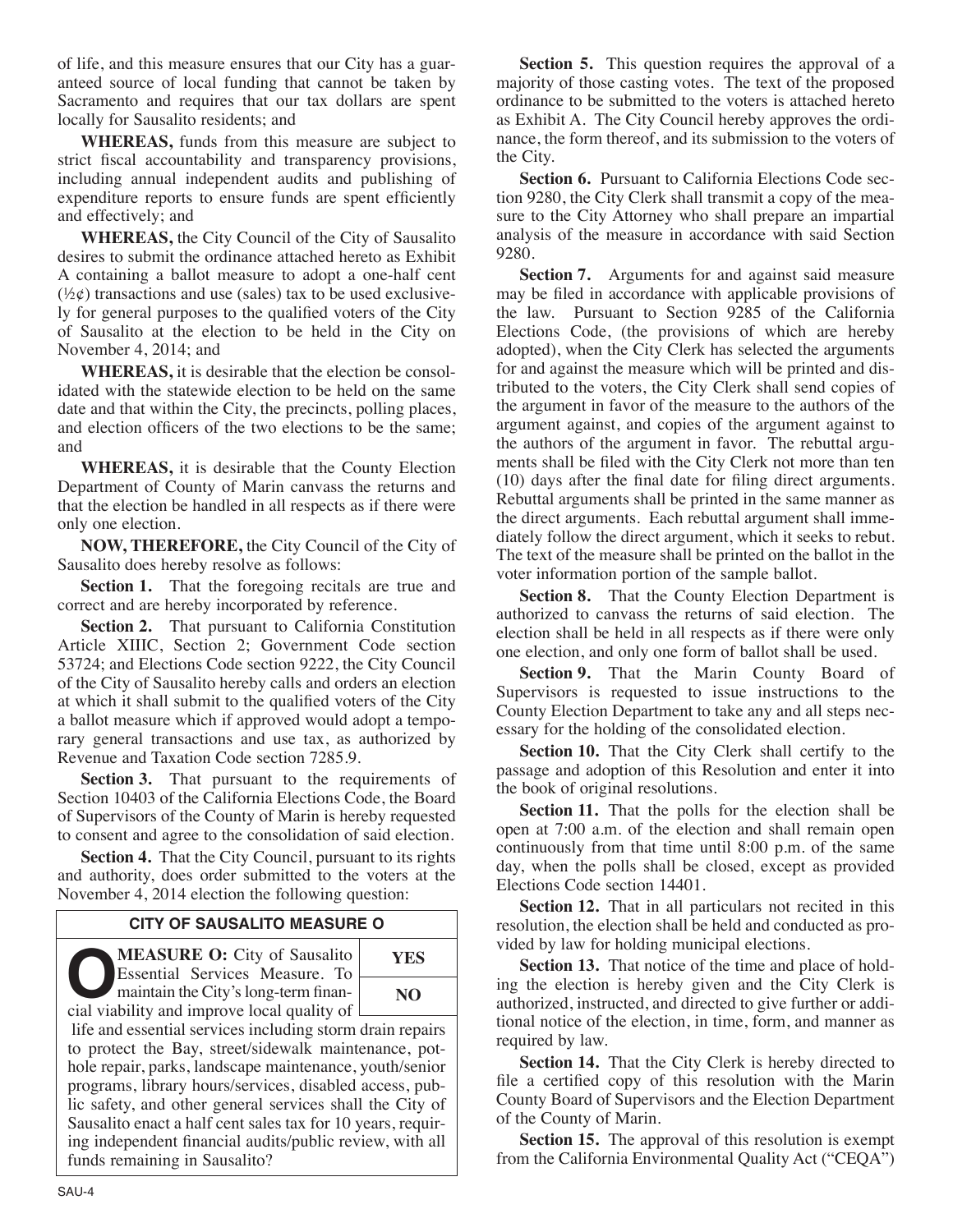as it is not a qualifying project pursuant to CEQA Guidelines section 15378(b)(4).

**Section 16.** This resolution shall take effect immediately.

**PASSED AND ADOPTED** at a regular meeting of the City Council of the City of Sausalito on this 22nd day of July, 2014 by the following vote:

AYES: Councilmembers: Leone, Theodores, Weiner, Mayor Withy

NOES: Councilmembers: Pfeifer

ABSTAIN: Councilmembers: None

ABSENT: Councilmembers: None

s/RAY WITHY

Mayor of the City of Sausalito

ATTEST:

s/DEBBIE PAGLIARO City Clerk

#### **EXHIBIT A**

**ORDINANCE OF THE CITY OF SAUSALITO ADDING CHAPTER 3.06 TO TITLE 3 OF THE SAUSALITO MUNICIPAL CODE IMPOSING A TRANSACTIONS AND USE TAX TO BE ADMINIS-TERED BY THE STATE BOARD OF EQUALIZA-TION (NOVEMBER 4, 2014 BALLOT) CITY OF SAUSALITO ORDINANCE NO. \_\_\_\_\_\_\_\_\_\_ AN ORDINANCE OF THE CITY OF SAUSALITO ADDING CHAPTER 3.06 TO TITLE 3 OF THE SAUSALITO MUNICIPAL CODE IMPOSING A TRANSACTIONS AND USE TAX TO BE ADMINISTERED BY THE STATE BOARD OF EQUALIZATION**

#### **(November 4, 2014 Ballot Measure)**

**WHEREAS,** with tens of thousands of tourists coming to Sausalito each year to shop, this measure ensures that out-of-towners pay their fair share for the strain they place on local services including road and sidewalk maintenance, parks, police and other services they use when they visit our city; and

**WHEREAS,** this measure will not be applied to food purchased as groceries or prescription medication, including prescription medications delivered through the mail, limiting its impact on Sausalito residents; and

**WHEREAS,** no reliable sources of revenue exist to address Sausalito's critical infrastructure and service needs and maintain the City's long-term financial viability; and

**WHEREAS,** Sausalito's storm drains are 80 years old and many are completely deteriorated and rusted through, which allows pollutants, garbage and plastics to spill over into the Bay, and the City needs additional funds to make vital storm drain upgrades to protect water quality and avoid expensive fines and harming the environment; and

**WHEREAS,** many of Sausalito's neighborhood streets and roads are not only deteriorating and riddled with cracks, but are also on steep hillsides, and while the city has made major improvements to a number of streets, we need additional funds to address the concrete streets that are in the worst condition and cost up to five times as much to fix so that we eliminate these hazardous road conditions; and

**WHEREAS,** Sacramento money grabs continually threaten funding for local services, impacting our quality of life, and this measure ensures that our City has a guaranteed source of local funding that cannot be taken by Sacramento and requires that our tax dollars are spent locally for Sausalito residents; and

**WHEREAS,** funds from this measure are subject to strict fiscal accountability and transparency provisions, including annual independent audits and publishing of expenditure reports to ensure funds are spent efficiently and effectively.

# *NOW THEREFORE, THE PEOPLE OF THE CITY OF SAUSALITO ORDAIN AS FOLLOWS:*

**Section 1.** Recitals. The People of Sausalito find that the above Recitals are true and correct and are incorporated herein by reference.

**Section 2.** Amendment of the Sausalito Municipal Code to Add Chapter 3.06. Title 3 of the Sausalito Municipal Code is hereby amended to add a new Chapter 3.06, which shall read as follows:

#### **Chapter 3.06 2014 TRANSACTIONS AND USE TAX**

| <b>Sections</b> |                                                                             |
|-----------------|-----------------------------------------------------------------------------|
| 3.06.010        | Title.                                                                      |
| 3.06.020.       | <b>Operative Date.</b>                                                      |
| 3.06.030.       | Purpose.                                                                    |
| 3.06.040.       | <b>Contract with State.</b>                                                 |
| 3.06.050.       | <b>Transactions Tax Rate.</b>                                               |
| 3.06.060.       | <b>Place of Sale.</b>                                                       |
| 3.06.070.       | <b>Use Tax Rate.</b>                                                        |
| 3.06.080.       | <b>Adoption of Provisions of State Law.</b>                                 |
| 3.06.090.       | <b>Limitations on Adoption of State Law</b><br>and Collection of Use Taxes. |
| 3.06.100        | <b>Permit Not Required.</b>                                                 |
| 3.06.110.       | <b>Exemptions and Exclusions.</b>                                           |
| 3.06.120.       | Amendments.                                                                 |
| 3.06.130.       | <b>Enjoining Collection Forbidden.</b>                                      |
| 3.06.140.       | <b>Annual Audit.</b>                                                        |
| 3.06.150        | Severability.                                                               |
| 3.06.160.       | <b>Effective Date.</b>                                                      |
| 3.06.170.       | <b>Termination Date.</b>                                                    |

**3.06.180 Use of Proceeds.**

**3.06.010. TITLE.** This ordinance shall be known as the 2014 Transaction and Use Tax (the "Ordinance"). The City of Sausalito hereinafter shall be referred to as the "City." This Ordinance shall be applicable in the incorporated territory of the City.

**3.06.020. OPERATIVE DATE.** "Operative Date" means the first day of the first calendar quarter commencing more than 110 days after the adoption of this Ordinance, the date of such adoption being as set forth below.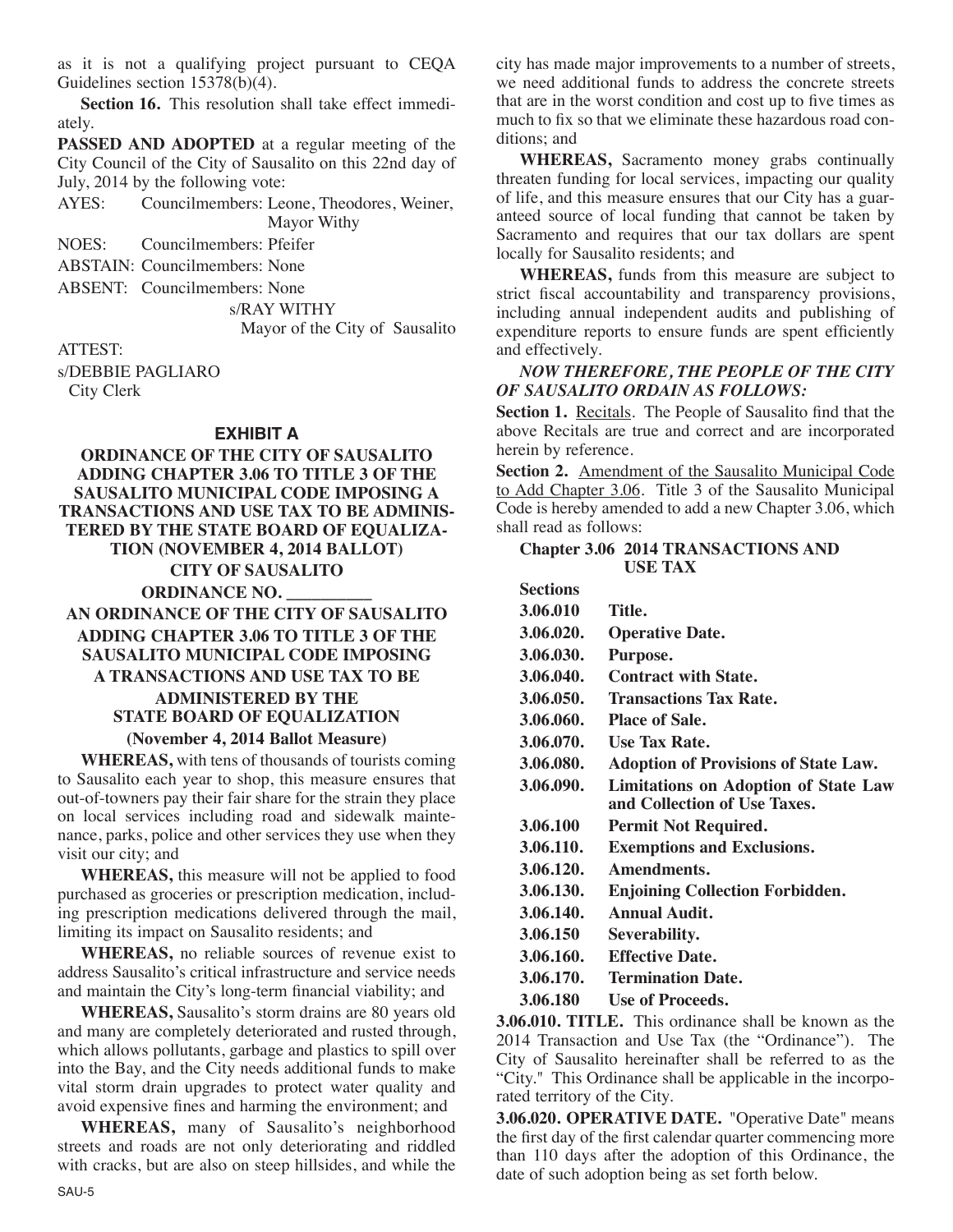**3.06.030. PURPOSE.** This Ordinance is adopted to achieve the following, among other purposes, and the provisions hereof should be interpreted in order to accomplish those purposes:

A. To impose a retail transactions and use tax in accordance with the provisions of Part 1.6 (commencing with Section 7251) of Division 2 of the Revenue and Taxation Code and Section 7285.9 of Part 1.7 Division 2 which authorizes the City to adopt this Ordinance which shall be operative if a majority of the electors voting on the measure vote to approve the imposition of the tax at an election called for that purpose.

B. To adopt a retail transactions and use tax ordinance that incorporates provisions identical to those of the Sales and Use Tax Law of the State of California insofar as those provisions are not inconsistent with the requirements and limitations contained in Part 1.6 of Division 2 of the Revenue and Taxation Code.

C. To adopt a retail transactions and use tax ordinance that imposes a tax and provides a measure therefore that can be administered and collected by the State Board of Equalization in a manner that adapts itself as fully as practicable to, and requires the least possible deviation from, the existing statutory and administrative procedures followed by the State Board of Equalization in administering and collecting the California State Sales and Use Taxes.

D. To adopt a retail transactions and use tax ordinance that can be administered in a manner that will be, to the greatest degree possible, consistent with the provisions of Part 1.6 of Division 2 of the Revenue and Taxation Code, minimize the cost of collecting the transactions and use taxes, and at the same time, minimize the burden of record keeping upon persons subject to taxation under the provisions of this Ordinance.

**3.06.040. CONTRACT WITH STATE.** Prior to the Operative Date, the City shall contract with the State Board of Equalization to perform all functions incident to the administration and operation of this transactions and use tax Ordinance; provided, that if the City shall not have contracted with the State Board of Equalization prior to the Operative Date, it shall nevertheless so contract and in such a case the Operative Date shall be the first day of the first calendar quarter following the execution of such a contract.

**3.06.050. TRANSACTIONS TAX RATE.** For the priv**i**lege of selling tangible personal property at retail, a tax hereby is imposed upon all retailers in the incorporated territory of the City at the rate of  $.50\%$  (one half of one percent) of the gross receipts of any retailer from the sale of all tangible personal property sold at retail in said territory on and after the Operative Date of this Ordinance.

**3.06.060. PLACE OF SALE.** For the purposes of this Ordinance, all retail sales are consummated at the place of business of the retailer unless the tangible personal property sold is delivered by the retailer or his or her agent to an out-of-state destination or to a common carrier for delivery to an out-of-state destination. The gross receipts from such sales shall include delivery charges, when such charges are subject to the state sales and use tax, regardless of the place to which delivery is made. In the event a retailer has no permanent place of business in the State or has more than one place of business, the place or places at which the retail sales are consummated shall be determined under rules and regulations to be prescribed and adopted by the State Board of Equalization.

**3.06.070. USE TAX RATE.** An excise tax is hereby imposed on the storage, use or other consumption in the City of tangible personal property purchased from any retailer on and after the Operative Date of this Ordinance for storage, use, or other consumption in said territory at the rate of .50% (one half of one percent) of the sales price of the property. The sales price shall include delivery charges when such charges are subject to State sales or use tax regardless of the place to which delivery is made.

**3.06.080. ADOPTION OF PROVISIONS OF STATE LAW.** Except as otherwise provided in this Ordinance and except insofar as they are inconsistent with the provisions of Part 1.6 of Division 2 of the Revenue and Taxation Code ("Transactions and Use Taxes"), all of the provisions of Part 1 (commencing with Section 6061) of Division 2 of the Revenue and Taxation Code ("Sales and Use Taxes") are hereby adopted and made a part of this Ordinance as though fully set forth herein.

**3.06.090. LIMITATIONS ON ADOPTION OF STATE LAW AND COLLECTION OF USE TAXES.** In adopting the provisions of Part 1 of Division 2 of the Revenue and Taxation Code:

A. Wherever the State of California is named or referred to as the taxing agency, the name of the City shall be substituted therefor. However, the substitution shall not be made under the following circumstances:

1. When the word "State" is used as a part of the title of the State Controller, State Treasurer, State Board of Control, State Board of Equalization, State Treasury, or the Constitution of the State of California.

2. When the result of that substitution would require action to be taken by or against this City or any agency, officer, or employee thereof rather than by or against the State Board of Equalization, in performing the functions incident to the administration or operation of this Ordinance.

3. In those sections, including, but not necessarily limited to, sections referring to the exterior boundaries of the State of California, where the result of the substitution would be to:

a. Provide an exemption from this tax with respect to certain sales, storage, use, or other consumption of tangible personal property which would not otherwise be exempt from this tax while such sales, storage, use, or other consumption remain subject to tax by the State under the provisions of Part 1 of Division 2 of the Revenue and Taxation Code, or;

b. Impose this tax with respect to certain sales, storage, use, or other consumption of tangible personal property which would not be subject to tax by the state under the said provision of that code.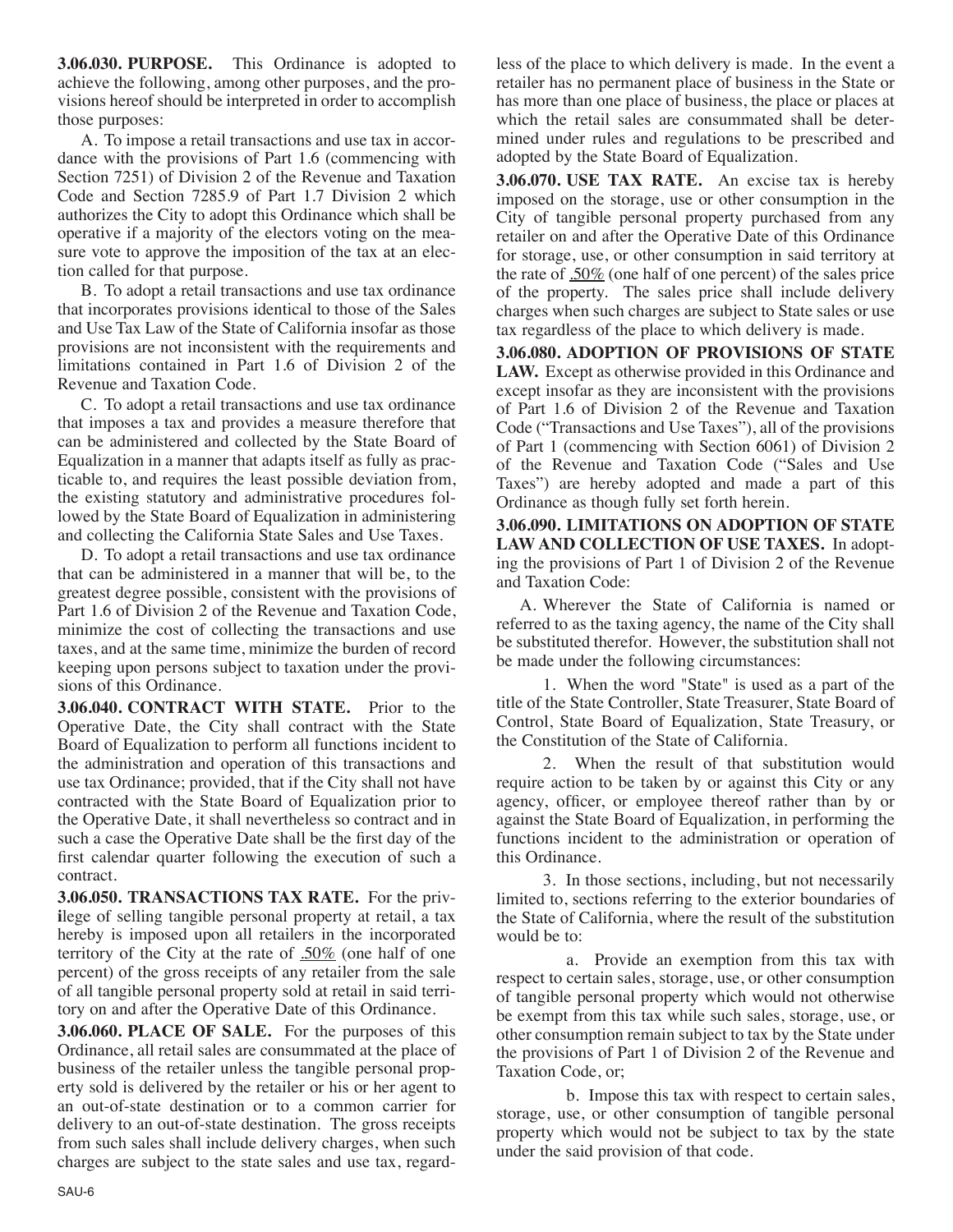4. In Sections 6701, 6702 (except in the last sentence thereof), 6711, 6715, 6737, 6797 or 6828 of the Revenue and Taxation Code.

B. The word "City" shall be substituted for the word "State" in the phrase "retailer engaged in business in this State" in Section 6203 and in the definition of that phrase in Section 6203.

**3.06.100. PERMIT NOT REQUIRED.** If a seller's permit has been issued to a retailer under Section 6067 of the Revenue and Taxation Code, an additional transactor's permit shall not be required by this Ordinance.

### **3.06.110. EXEMPTIONS AND EXCLUSIONS.**

A. There shall be excluded from the measure of the transactions tax and the use tax the amount of any sales tax or use tax imposed by the State of California or by any city, city and county, or county pursuant to the Bradley-Burns Uniform Local Sales and Use Tax Law or the amount of any state-administered transactions or use tax.

B. There are exempted from the computation of the amount of transactions tax the gross receipts from:

1. Sales of tangible personal property, other than fuel or petroleum products, to operators of aircraft to be used or consumed principally outside the county in which the sale is made, and directly and exclusively in the use of such aircraft as common carriers of persons or property under the authority of the laws of this State, the United States, or any foreign government.

2. Sales of property to be used outside the City which is shipped to a point outside the City, pursuant to the contract of sale, by delivery to such point by the retailer or his or her agent, or by delivery by the retailer to a carrier for shipment to a consignee at such point. For the purposes of this paragraph, delivery to a point outside the City shall be satisfied:

a. With respect to vehicles (other than commercial vehicles) subject to registration pursuant to Chapter 1 (commencing with Section 4000) of Division 3 of the Vehicle Code, aircraft licensed in compliance with Section 21411 of the Public Utilities Code, and undocumented vessels registered under Division 3.5 (commencing with Section 9840) of the Vehicle Code by registration to an out-of-City address and by a declaration under penalty of perjury, signed by the buyer, stating that such address is, in fact, his or her principal place of residence; and

b. With respect to commercial vehicles, by registration to a place of business out-of-City and declaration under penalty of perjury, signed by the buyer, that the vehicle will be operated from that address.

3. The sale of tangible personal property if the seller is obligated to furnish the property for a fixed price pursuant to a contract entered into prior to the operative date of this Ordinance.

4. A lease of tangible personal property which is a continuing sale of such property, for any period of time for which the lessor is obligated to lease the property for an amount fixed by the lease prior to the operative date of this Ordinance.

5. For the purposes of subparagraphs (3) and (4) of this section, the sale or lease of tangible personal property shall be deemed not to be obligated pursuant to a contract or lease for any period of time for which any party to the contract or lease has the unconditional right to terminate the contract or lease upon notice, whether or not such right is exercised.

C. There are exempted from the use tax imposed by this Ordinance, the storage, use, or other consumption in this City of tangible personal property:

1. The gross receipts from the sale of which have been subject to a transactions tax under any state-administered transactions and use tax ordinance.

2. Fuel or petroleum products purchased by operators of aircraft and used or consumed by such operators directly and exclusively in the use of such aircraft as common carriers of persons or property for hire or compensation under a certificate of public convenience and necessity issued pursuant to the laws of this State, the United States, or any foreign government. This exemption is in addition to the exemptions provided in Sections 6366 and 6366.1 of the Revenue and Taxation Code.

3. If the purchaser is obligated to purchase the property for a fixed price pursuant to a contract entered into prior to the operative date of this Ordinance.

4. If the possession of, or the exercise of any right or power over, the tangible personal property arises under a lease that is a continuing purchase of such property for any period of time for which the lessee is obligated to lease the property for an amount fixed by a lease prior to the operative date of this Ordinance.

5. For the purposes of subparagraphs (3) and (4) of this section, storage, use, or other consumption, or possession of, or exercise of any right or power over, tangible personal property shall be deemed not to be obligated pursuant to a contract or lease for any period of time during which any party to the contract or lease has the unconditional right to terminate the contract or lease upon notice, whether or not such right is exercised.

6. Except as provided in subparagraph (7) of this Section, a retailer engaged in business in the City shall not be required to collect the use tax from the purchaser of tangible personal property, unless the retailer ships or delivers the property into the City or participates within the City in making the sale of the property, including, but not limited to, soliciting or receiving the order, either directly or indirectly, at a place of business of the retailer in the City or through any representative, agent, canvasser, solicitor, subsidiary, or person in the City under the authority of the retailer.

7. "A retailer engaged in business in the City" shall also include any retailer of any of the following: vehicles subject to registration pursuant to Chapter 1 (commencing with Section 4000) of Division 3 of the Vehicle Code, aircraft licensed in compliance with Section 21411 of the Public Utilities Code, or undocumented vessels registered under Division 3.5 (commencing with Section 9840) of the Vehicle Code. That retailer shall be required to collect the use tax from any purchaser who registers or licenses